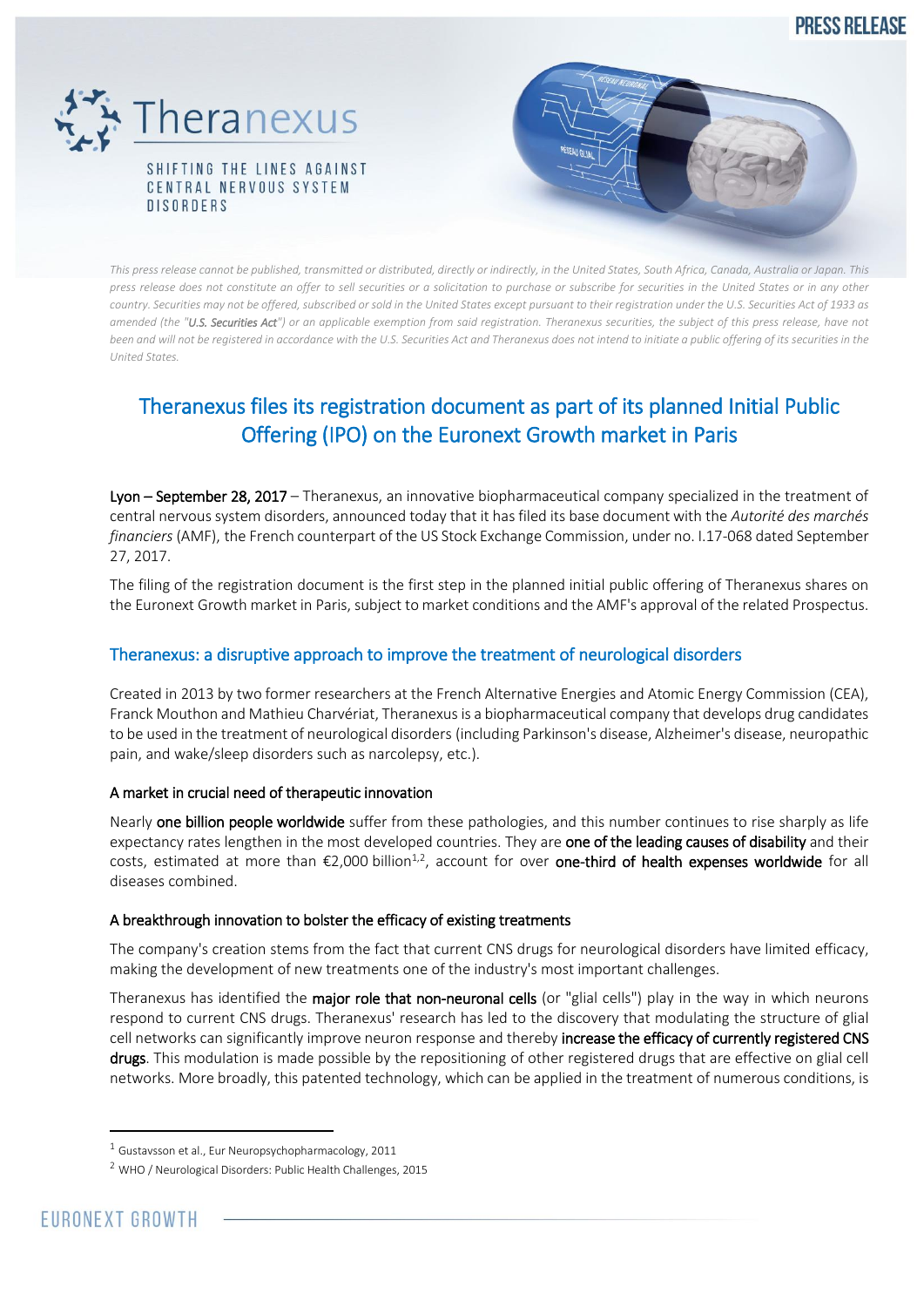

based on the use of innovative combinations of two well-known drugs, acting simultaneously on glial cells and neurons.

## A development model with a very attractive risk profile

To make the most of its breakthrough innovation, Theranexus has chosen a model combining scientific excellence, clinical expertise and economic strategy. It is based around a proprietary platform for generating high value-added drug candidates with:

- an immediate superior positioning versus first-line treatments, in both the early phases of development and throughout the remaining stages, for conditions with significant unmet medical needs;
- a new monopoly on use for the combinations and their therapeutic uses in the treatment of a series of conditions via a patent protecting these combinations;
- a higher probability of market entry, greater flexibility and shorter time-to-market, by tapping into the body of knowledge already available on the two drugs.

Through its positioning, Theranexus offers a risk profile linked to the development of drug candidates that is considerably lower than that of most biotech companies. Its approach provides the opportunity to incorporate this technological revolution in the pharmaceutical industry's existing portfolios of commercially-successful CNS drugs, enhancing their value and encouraging the creation of high-value partnerships involving Theranexus drug candidates. The scientific and clinical department and the business development department work together to select drug candidates in order to optimize the attainment of clinical proof of superiority combined with favorable business conditions. This pragmatic selection focused on medical needs and industry expectations is a clear reflection of Theranexus' drive to increase the probability of the clinical and commercial success of its products.

## Three blockbuster-potential drug candidates for four conditions in just four years

Thanks to this strategy, in just four years and with a budget of less than €8 million, Theranexus has already developed three drug candidates for four different conditions with major markets.

THN102, used for the treatment of wake/sleep disorders in narcolepsy and Parkinson's disease, is Theranexus' most advanced drug candidate. After demonstrating its superior clinical efficacy versus the standard of care treatment in healthy volunteers, THN102 is currently in Phase II for narcolepsy, an orphan disease affecting around 300,000 patients in Europe and the United States, representing a US\$ 2 billion market with high treatment costs. In parallel, THN102 is set to begin another Phase II clinical trial by late 2017 on excessive daytime sleepiness in Parkinson's disease, the second most common neurodegenerative disorder. Excessive daytime sleepiness is a debilitating symptom, with no existing treatment, and affects 30% of patients with Parkinson's disease. Performing these two Phase II trials represents an opportunity for strong value creation between now and 2019.

Theranexus is concurrently developing two other drug candidates covering important therapeutic areas. THN201 has the potential to treat neurocognitive disorders linked to Alzheimer's disease, a US\$ 3.2 billion market. This second drug candidate is scheduled to begin clinical development in early 2018. Lastly, THN101 has the potential to improve the treatment of neuropathic pain, which represents a US\$ 3 billion market. This third drug candidate is also scheduled to begin clinical development in early 2018. Beyond the clinical developments in progress, Theranexus intends to continue this rhythm of development for new drug candidates.

Franck Mouthon, Chairman and CEO of Theranexus, commented: *"Our discovery of the key role that glial cells play in the proper functioning of neuronal activity opens up revolutionary possibilities in the treatment of neurological disorders. These possibilities can become a reality through our unique development model, which is less exposed to biotech risks and aimed at increasing the efficacy of the standard of care treatments already available on the market. This strategy, which optimizes our clinical and commercial developments, has enabled us to generate several drug candidates in record time and these candidates have an immediate superior positioning versus the standard of care treatments used massively by patients and laboratories. After our first drug candidate's successful clinical proof of*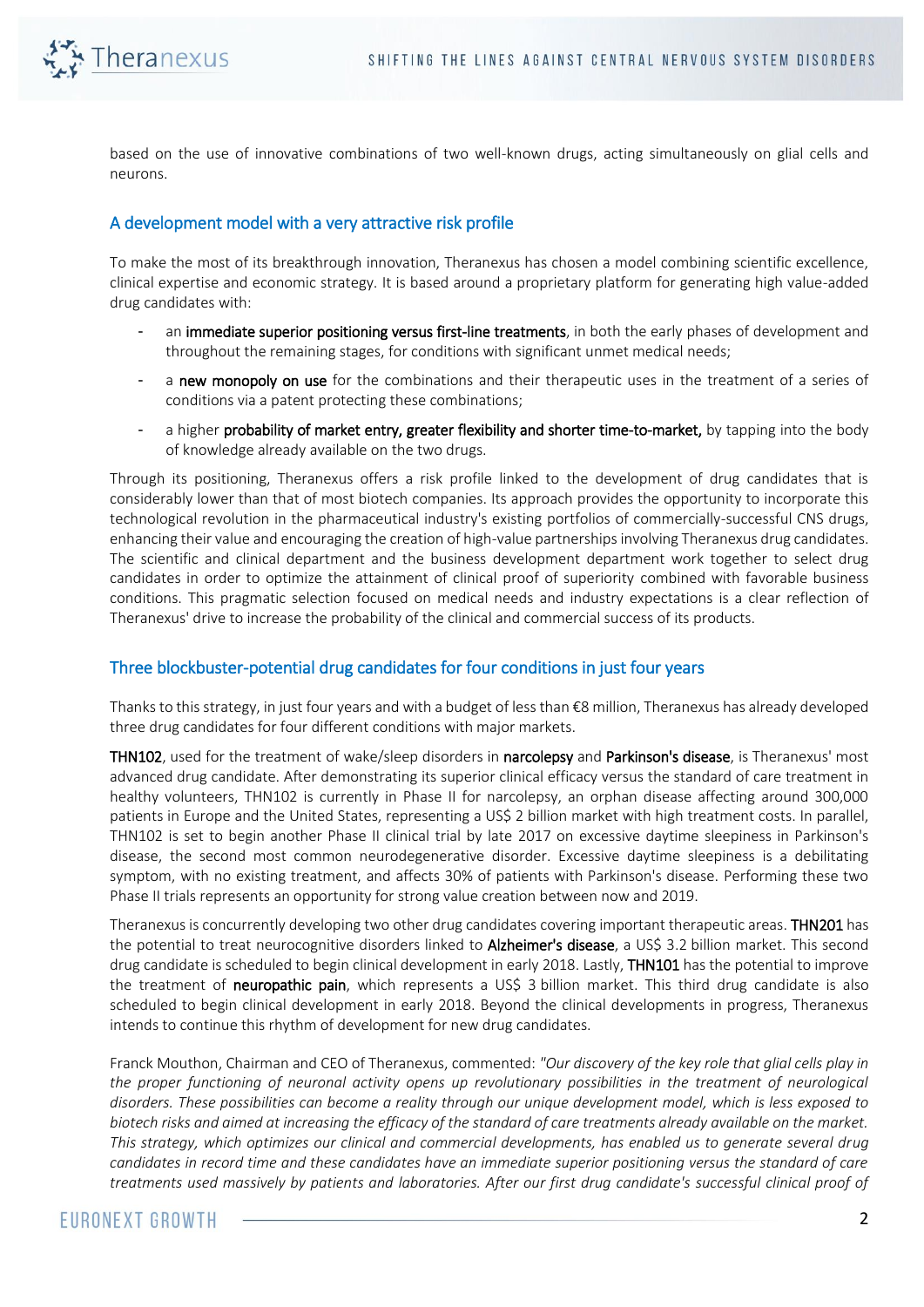

*concept trial, going forward we would like to accelerate our developments and Theranexus' initial public offering provides us with an opportunity to make this ambition come true."*

## A strategy that meets the needs of pharmaceutical companies

Now focused on the development of proprietary combinations, thanks to its business model Theranexus has a wide array of value-creating diversification opportunities at its disposal, including:

- the life cycle management of CNS drugs owned by a laboratory whose patent is close to expiry;
- the rescue of CNS drugs in a late clinical development stage that have missed their efficacy endpoint.

Theranexus is perfectly positioned to meet the essential needs that particularly impact large companies specialized in neurological disorders: future loss of monopoly due to the expiry of patents covering many products, and greater difficulties than in other areas when it comes to developing new drugs from new chemical entities in order to revitalize their drug portfolio.

#### Tier one shareholder support and planned initial public offering

Supported by reputed financial partners (CEA Investissement, Auriga Partners, Sofimac Partners, Kreaxi), Theranexus has raised €8 million since its creation, including €4.4 million in non-dilutive financing (Bpifrance subsidies and repayable advances), to finance its pre-clinical and clinical trials and successfully carry out its development plan.

The objective of the initial public offering on Euronext Growth is to support a new phase in the company's development, and in particular finance clinical trials.

#### Publication of the registration document

The registration document is available free of charge and on request from Theranexus (60, avenue Rockefeller, Pépinière Laënec, 69008 Lyon, France), and can be downloaded from the Theranexus and AMF websites at [www.theranexus-bourse.com](http://www.theranexus-bourse.com/) an[d www.amf-france.org.](http://www.amf-france.org/)

#### Risk factors

Investors are advised to carefully read the risks described in chapter 4 ("Facteurs de risque") of the registration document filed by the AMF.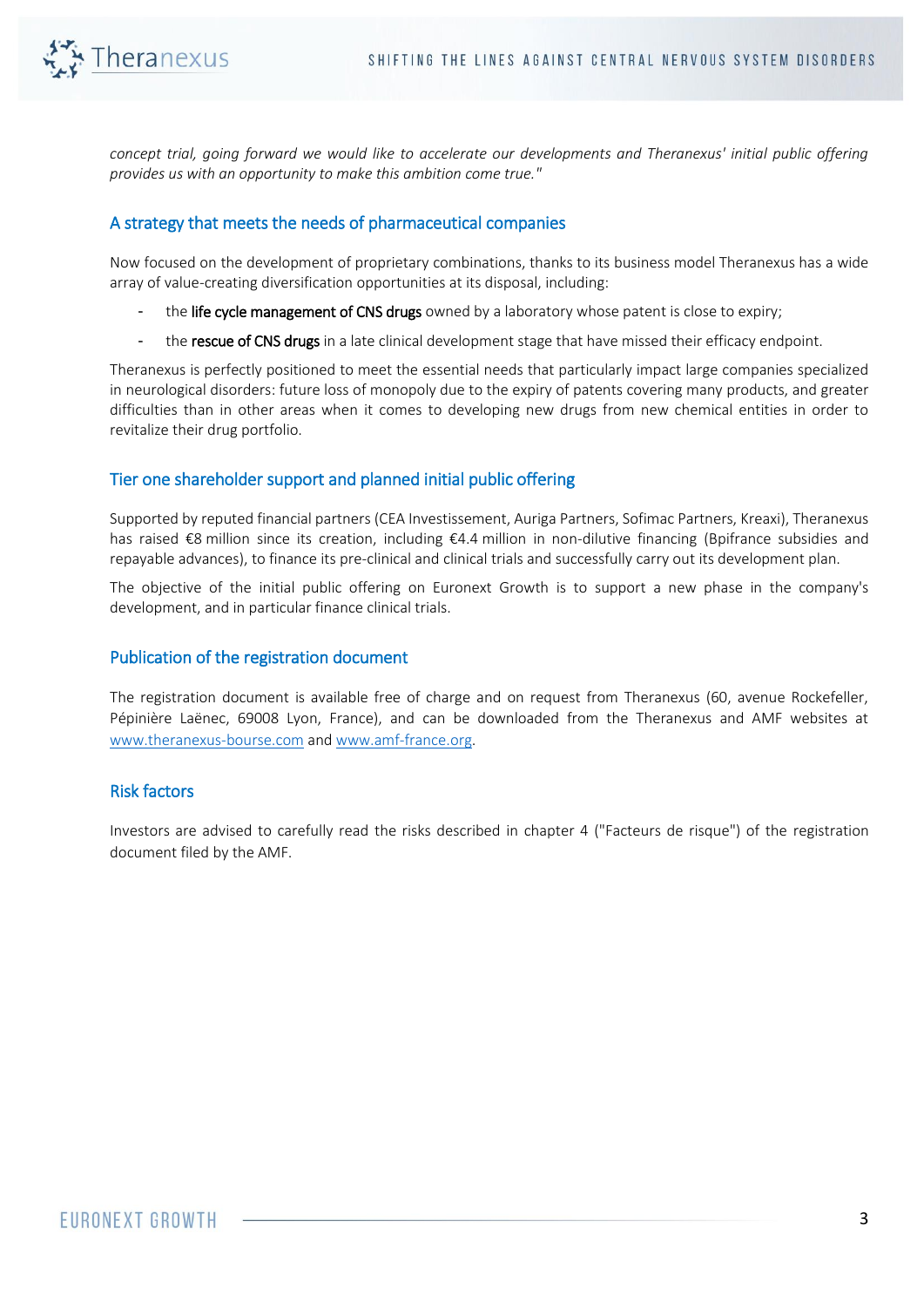

۰

#### ABOUT THERANEXUS

Created in 2013, Theranexus is a biopharmaceutical company spun off from the CEA that develops drug candidates to be used in the treatment of central nervous system (CNS) disorders. Theranexus has identified the significant role that non-neuronal cells (or "glial cells") play in neuronal activity. The company creates and develops the first-ever drugs to simultaneously act on these two populations in the brain. Theranexus' unique, patented technology is aimed at increasing the efficacy of CNS drugs that have already been approved and are available on the market by combining them with a glial cell modulator. This strategy of combining repositioned drugs enables the company to drastically reduce the development period and development costs, while considerably increasing the likelihood of its drugs' market entry.

Proprietary, scalable and versatile, the Theranexus platform is used to generate high value-added proprietary drug candidates for different conditions.

Theranexus is supported by institutional investors (CEA Investissement, Auriga Partners, Sofimac Partners, Kreaxi).

To find out more, visit: [www.theranexus.com](http://www.theranexus.com/)

#### **THERANEXUS**

Thierry Lambert Chief Financial Officer [investisseurs@theranexus.fr](mailto:investisseurs@theranexus.fr) 

## FP2COM

Florence Portejoie Corporate Press Relations +33 (0)6 07 76 82 83 [fportejoie@fp2com.fr](mailto:fportejoie@fp2com.fr)

ACTUS finance & communication Théo MARTIN Investor Relations +33 (0)1 53 67 36 75 [tmartin@actus.fr](mailto:tmartin@actus.fr)

#### ACTUS finance & communication Caroline LESAGE Investor Relations +33 (0)1 53 67 36 79 [clesage@actus.fr](mailto:clesage@actus.fr)

 ACTUS finance & communication Alexandra Prisa Economic and Financial Press Relations +33 (0)1 53 67 36 90 [aprisa@actus.fr](mailto:aprisa@actus.fr)

#### Disclaimer

*No documents or information regarding Theranexus' share (the "Shares") issue may be disseminated to the public in any country in which registration or approval is required. No procedures have been undertaken (nor will be undertaken) outside France, in any country in which such procedures would be required. The issue or subscription of Shares may be subject to specific legal or regulatory restrictions in certain countries. Theranexus is not liable for violations of these restrictions by any persons.*

*This press release is not a prospectus within the meaning of Directive 2003/71/EC of the European Parliament and the Council of November 4, 2003 as amended, in particular, by Directive 2010/73/EU of the European Parliament and the Council of November 24, 2010, as amended and transposed by each member State of the European Economic Area (the "Prospectus Directive").* 

*The offer is solely available to the French public following the AMF's approval of the Prospectus.*

*With respect to the member States of the European Economic Area other than France (the "member States") which have transposed the Prospectus Directive, no action has been undertaken or will be undertaken to make a public offer of shares that would require the publication of a prospectus in any relevant member State.*